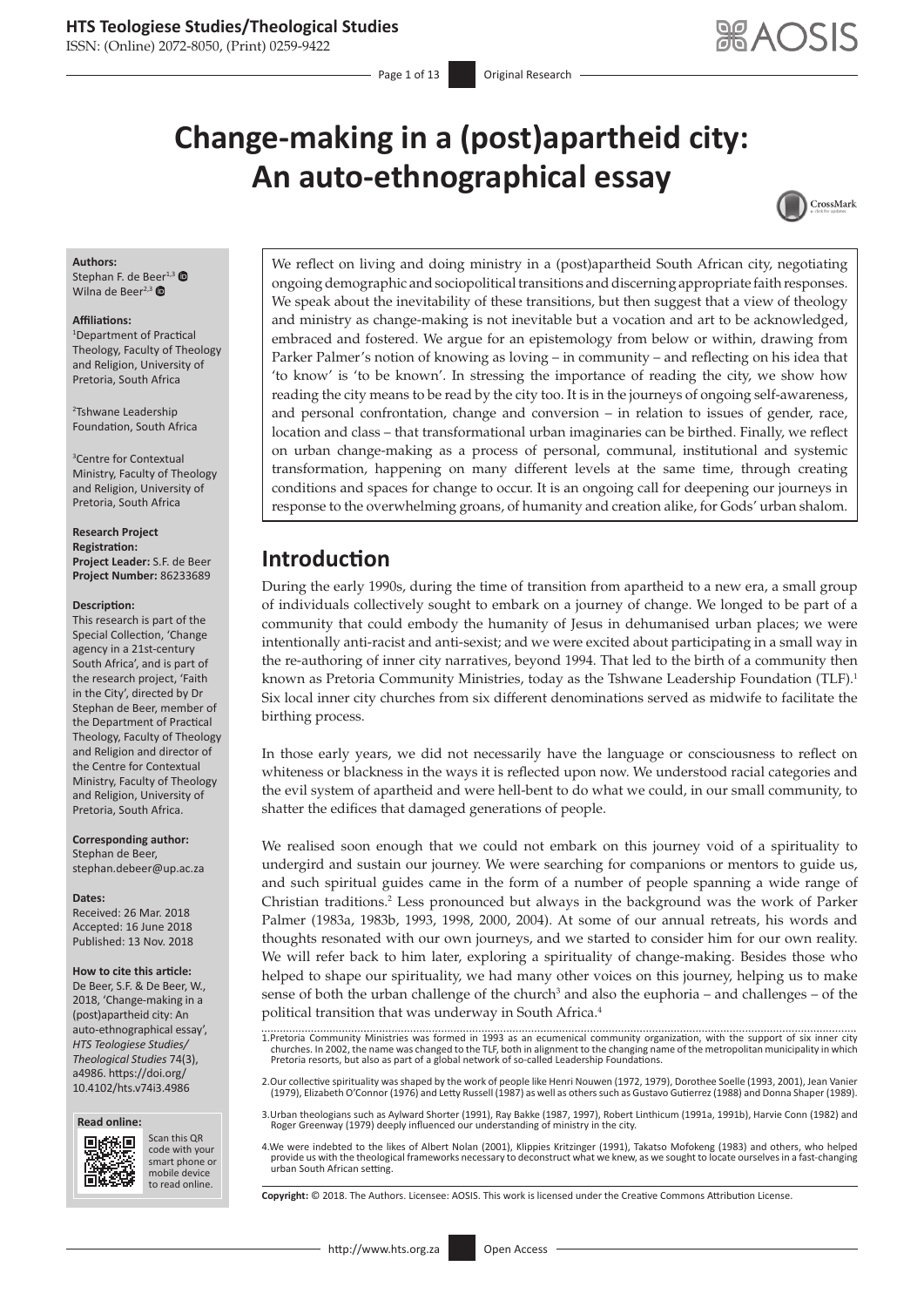# **On change-making**

We will not dwell on different theories of change-making here, although we acknowledge their existence.<sup>5</sup> Neither do we purport to offer a coherent theory of our own. This is, more likely, something of an auto-ethnographical essay, reflecting on being present in the inner city of Pretoria, the inner core of the City of Tshwane<sup>6</sup> (referred to hereafter as Tshwane), for the past 25 years, as an expression of our desire to participate with many others in restorying the city. In doing so, we fuse personal or collective narrative with Parker Palmer's work on spirituality<sup>7</sup>; held together by a praxisapproach to urban engagement emanating from prophetic, liberationist traditions (cf. Cochrane, De Gruchy & Petersen 1991; Holland & Henriot 1992 [1983]) and charting what can perhaps be called a spirituality of change-making, or, even, city-making (cf. De Beer 2014). Therefore, instead of a theory of change, we perhaps veer in the direction of a spirituality of change-making, in a rather tentative way.

Our reflections in this article are in no way feigning neutrality. They are deeply shaped by intentional engagement with the idea or constructs of the (post)apartheid city. The (post) apartheid city had to deal with immense and in some cases dramatic and immediate change, causing disruption and crisis for some, and almost euphoric possibilities for creative engagement for others. And yet, we deliberately place (post) in brackets as the transformation process is ongoing. The city still invites ongoing and deliberate processes, postures and commitments in the direction of transformational change.<sup>8</sup> These remain important so as to counter the legacy of colonial and apartheid segregation, exclusion and oppression.

We understand change-making as a vocation – or artful discipline – contributing towards the bigger project of societal transformation, through deliberate, disciplined and reflective interventions in what is regarded as inevitable. We draw deeply from our own rootedness in the prophetic tradition of liberation, but are further informed by the work of *Ashoka: Innovators for the Public* (Bornstein 2004:11), today a global network of social innovators committed to find solutions for some of society's greatest challenges.

#### **Change-making in the prophetic, liberationist tradition**

In considering change-making as city-making, we deliberately chose (and choose) and advocate for a position from

- 5.See a discussion or description for 'theories of change': Blamey and Mackenzie (2007), Connell and Kubisch (1998) and Fulbright-Anderson and Auspos (2006).
- 6.Pretoria, the administrative capital of South Africa, is now known as the City of<br>Tshwane, which is the name of the metropolitan municipality. The old central core<br>of the City of Tshwane, in which the inner city neighbou as Pretoria. However, even for citizens of the city, this is all confusing. In this article, we will consistently refer to Tshwane.
- 7.Some of Parker Palmer's works that we consider here, include To Know As We Are<br>Known: Education as a Spiritual Journey (1983a); The Company of Strangers:<br>Christians and the Renewal of America's Public Life (1983b); The P A Celebration of Contradictions in the Christian Life (1993); The Courage to Teach:<br>Exploring the Inner Landscape of a Teachers' Life (1998); Let Your Life Speak:<br>Listening for the Voice of Vocation (2000) and A Hidden Who *Toward an Undivided Life* (2004).
- 8.In this article, transformational change refers to personal, communal, institutional and systemic change in the sense of healing, restoration, redistribution and justice, mediated through sharing abundance aimed at integrated liberation or wholeness.

below, as our epistemological point of departure. This is consistent with our own commitment to stand in the tradition of the Belhar Confession (1986):<sup>9</sup>

We believe that God has revealed Godself as the One who wishes to bring about true justice and true peace on earth; that in a world full of injustice and enmity God is in a special way the God of the destitute, the poor and the wronged and that God calls the church to follow God in this … that the church as possession of God, should stand where God stands, namely against injustice and with the wronged. (p. 2)

From a position of solidarity, we seek to journey in such a way that we can participate with those who are wronged or excluded,<sup>10</sup> discerning a socio-theological imagination for liberation-transformation to be mediated personally, communally, institutionally and systemically. We do so through an incarnational presence in local neighbourhoods, identifying Christ in the stranger and vulnerable, and deliberately fostering base communities (cf. Boff 1986:17; Gutierrez 1988:xli) with those who are extremely vulnerable, and therefore, with Christ.

The change we envision, and work for, draws from Gutierrez's (1988:xxxviii) understanding of *salvation as liberation* in a threefold sense: personal salvation or liberation from sin; liberation (freedom) from any obstacles denying human dignity or the possibility to experience fullness of life; but also socio-spatial-economic-political liberation. The base communities created by TLF are communities of discipleship, but also communities of care and humanisation, and, thirdly, communities advocating for justice. Moments and processes of liberation are aimed at mediating a sense of wholeness (healed fractures), both in a personal, spiritual or emotional sense, in interpersonal relationships, but also in the sense of socio-spatial-economic-political wholeness, which would include an insistence on managing the resources of God in the city well and justly.

Lastly, the journeys of TLF with vulnerable communities and people in the inner city of Tshwane, echoes something of a longing for liberation, globally expressed in manifold ways and beautifully described by Gutierrez (1988):

There is a longing for liberation that wells up from the inmost hearts of the poor and oppressed of this world and opens them up to receive the saving love of God. This longing is a sign of the active presence of the Spirit. (p. xvvviii)

Gutierrez (1988:xvvviii), instead of the narrow categories of salvation-liberation often peddled by missional movements or evangelical Christianity, speaks of integral liberation in response to the cry of the poor.

<sup>9</sup>[.https://www.pcusa.org/site\\_media/media/uploads/theologyandworship/pdfs/](https://www.pcusa.org/site_media/media/uploads/theologyandworship/pdfs/belhar.pdf) [belhar.pdf](https://www.pcusa.org/site_media/media/uploads/theologyandworship/pdfs/belhar.pdf)

<sup>10.</sup>In our context, the most vulnerable include street homeless people; very vulnerable women or girl children; people living with chronic psycho-social illnesses without adequate social support systems; the LGBTIQ+ community; refugees or transnational migrants living in perpetual insecurity; babies or small children of mothers who are homeless or trading informally on city pavements; inner city residents living in precarious housing conditions, either informally or formally; or the frail elderly. There may very well be other equally or more vulnerable groups that we have not yet encountered.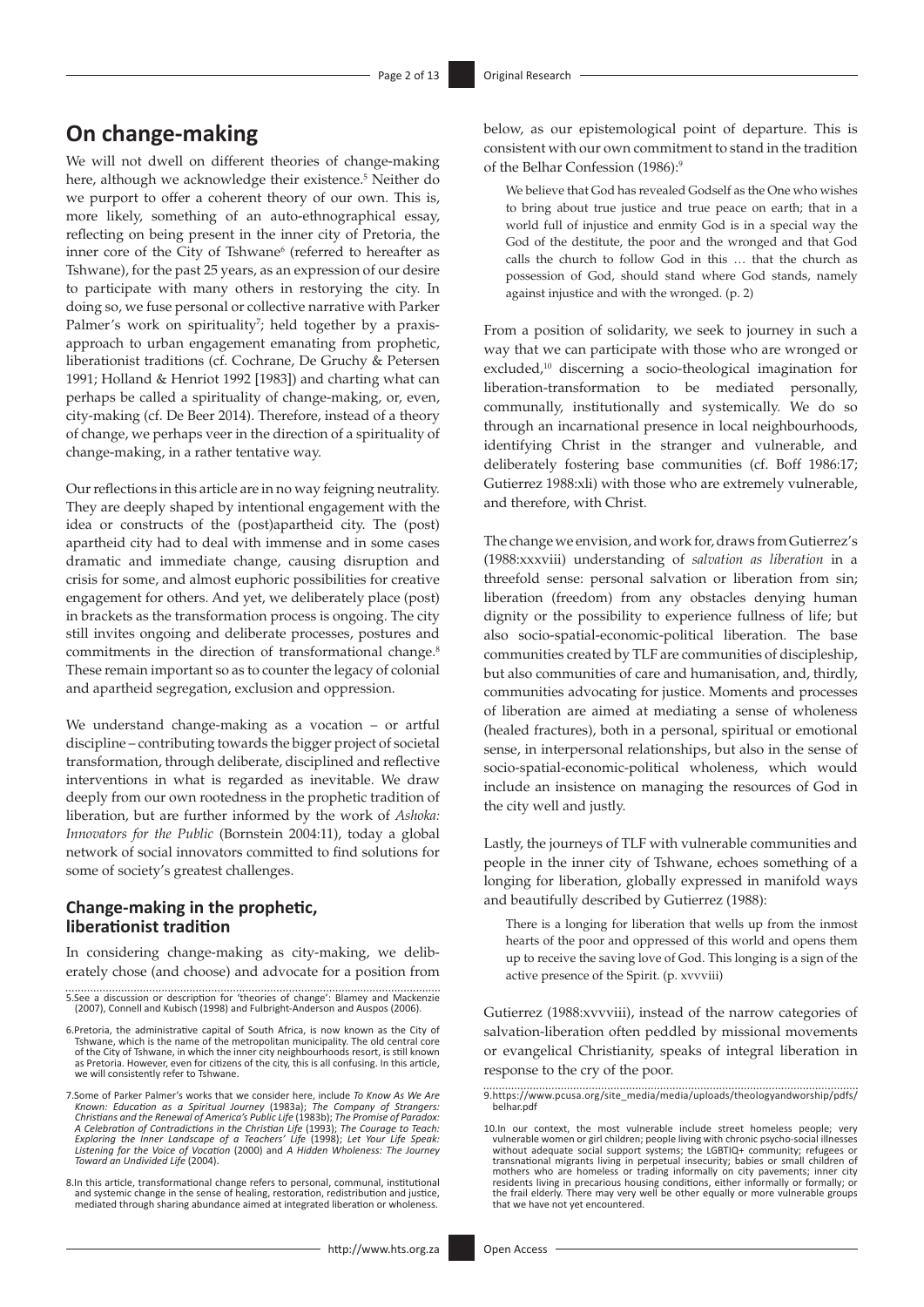#### **Change-making as social innovation**

And yet, taking the cue from James Grant (quoted in Bornstein 2004:245), '[*M*]orality must march with capacity'. In our understanding of change-making, the best of the liberation tradition that names and deconstructs edifices of oppression and exclusion needs to be matched with the best of social innovation, that constructs radical alternatives in innovative and entrepreneurial ways, refusing to accept failure or the notion that 'there is no alternative' as the final word, demonstrating instead the viability of a socially just and equitable world. In this regard, our own conceptual understanding of change-making was deeply influenced by the work of *Ashoka: Innovators for the Public*, a global fellowship of social entrepreneurs, committed to changemaking through social innovation and entrepreneurship.

*Ashoka* (n.d.), on their website, describes their own selfunderstanding in this way:

*Ashoka* builds and cultivates a community of change leaders who see that the world now requires everyone to be a change-maker. Together, we collaborate to transform institutions and cultures worldwide so they support change-making for the good of society.

In the context of large-scale government failure to address some of society's greatest social and environmental challenges, 'it is the growing "citizen sector" that provides the necessary leadership, energy and innovation to correct these social problems' (Murthy, in Bornstein 2004:xii). Such leaders are described, in the language of *Ashoka*, as changemakers, social entrepreneurs or social innovators. What they hold in common is the ability to identify and articulate a specific societal challenge, to take ownership in finding innovative alternatives or solutions that will address the challenge and to work endlessly in their endeavour to scale the proven alternative or solution in order to benefit other communities in their own region or even globally.

Change-makers are people (or communities) who 'have powerful ideas to improve people's lives and they have implemented them across cities, and countries, and, in some cases, the world' (Bornstein 2004:1). Change-makers are 'relentless in the pursuit of their visions … who simply will not take "no" for an answer, who will not give up until they have spread their ideas as far as they possibly can' (Bornstein 2004:1). They are about systemic and structural change, changing processes, policies, perceptions and paradigms (cf. Bornstein 2004:2). They combine 'entrepreneurial ability and strong ethical fiber' (Bornstein 2004:11).

In our approach, we combine faith language from the liberationist tradition (morality) with language of social innovation (capacity). Not all those who are *Ashoka* fellows necessarily do their work from a religious faith perspective. On the other hand, it seems clear that all of them share a conviction – and faith – in the possibility of a better, more humane, more just and more sustainable world.<sup>11</sup>

11.Ashoka fellows include people such as Zackie Achmat who worked relentlessly to make antiretroviral medicines available to people living with HIV, Rosanne Haggerty

#### **Change-making as urban imaginaries of shalom**

Our own commitment to change-making is furthermore informed by urban theological imaginaries crafted and embodied by people like Father Ben Beltran in Smokey Mountain, Manila (cf. Beltran 2012); Reverend Hans Visser from the Paulus Kerk in Rotterdam (cf. Rowles & Schell 2001) and Mary Nelson from Bethel New Life in Chicago (cf. Faith & Leadership 2009); but also by urban faith communities such as the Abyssinian Development Corporation in Harlem, New York City;<sup>12</sup> or the Centre for Transforming Mission in Kenya, working in some of the most challenging slum neighbourhoods of Nairobi.13 All of them hold in common a profound vision of God's shalom, which Robert Linthicum (1991a:86) describes as 'a state of wholeness and completeness possessed by a person or a group that includes good health, prosperity, security, justice, and deep spiritual contentment'. All of them are nurturing kingdom communities that display 'a whole new way of life on earth' (cf. Linthicum 1991a:89), expressed in lifestyle choices, but also the ways in which they are present in struggling urban communities to work for the liberation and transformation of people, places and all of creation.

Linthicum (1991a:90) says: 'Such a new style of life would have to include the transformation of the individual … That style of life would also have to include the restructuring of all human society – economically, politically and religiously'.

### **One example: A campaign to end street homelessness**

In our own journey with vulnerability and street homelessness in the inner city of Tshwane, it became apparent that deep change will only occur through a collaborative approach. The Tshwane Homelessness Forum was then launched as a platform in which homeless and former homeless people, non-profit and faith-based organisations, officials from the city and concerned residents can develop a more coordinated approach in addressing street homelessness.

After many years of endless and faithful commitment, with little signs of change, the past 4–5 years ushered in a new era of collaboration, and a sense of optimism that street homelessness in our city can be ended. Suddenly, the participation and agency of the homeless community itself, the adoption of a strategy by local government, the commitment of activist researchers from two local universities and the solidarity of civil society role players, all came together in a pledge to end street homelessness in our city.14 A range of innovative pilot projects were launched, the city is

12.See [www.adcorp.org](http://www.adcorp.org)

13.See [www.ctmkenya.net](http://www.ctmkenya.net)

www.common.common.common.common.common.common.common.common.common.common.common.common.common.common.common.common.common.common.common.common.common.common.common.common.common.common.common.common.common.common.common.c homelessness in New York City and beyond and Patmanathen Pillai who started Life College to prepare students for life through liberating them 'from the apathy, low selfesteem, and ongoing psychosocial oppression that is apartheid's legacy' (Ashoka n.d.).

<sup>14.</sup>A description of this collaborative approach towards addressing homelessness in the City of Tshwane is found in 'Pathways out of homelessness. Research Report 2015', co-edited by De Beer and Vally (2015).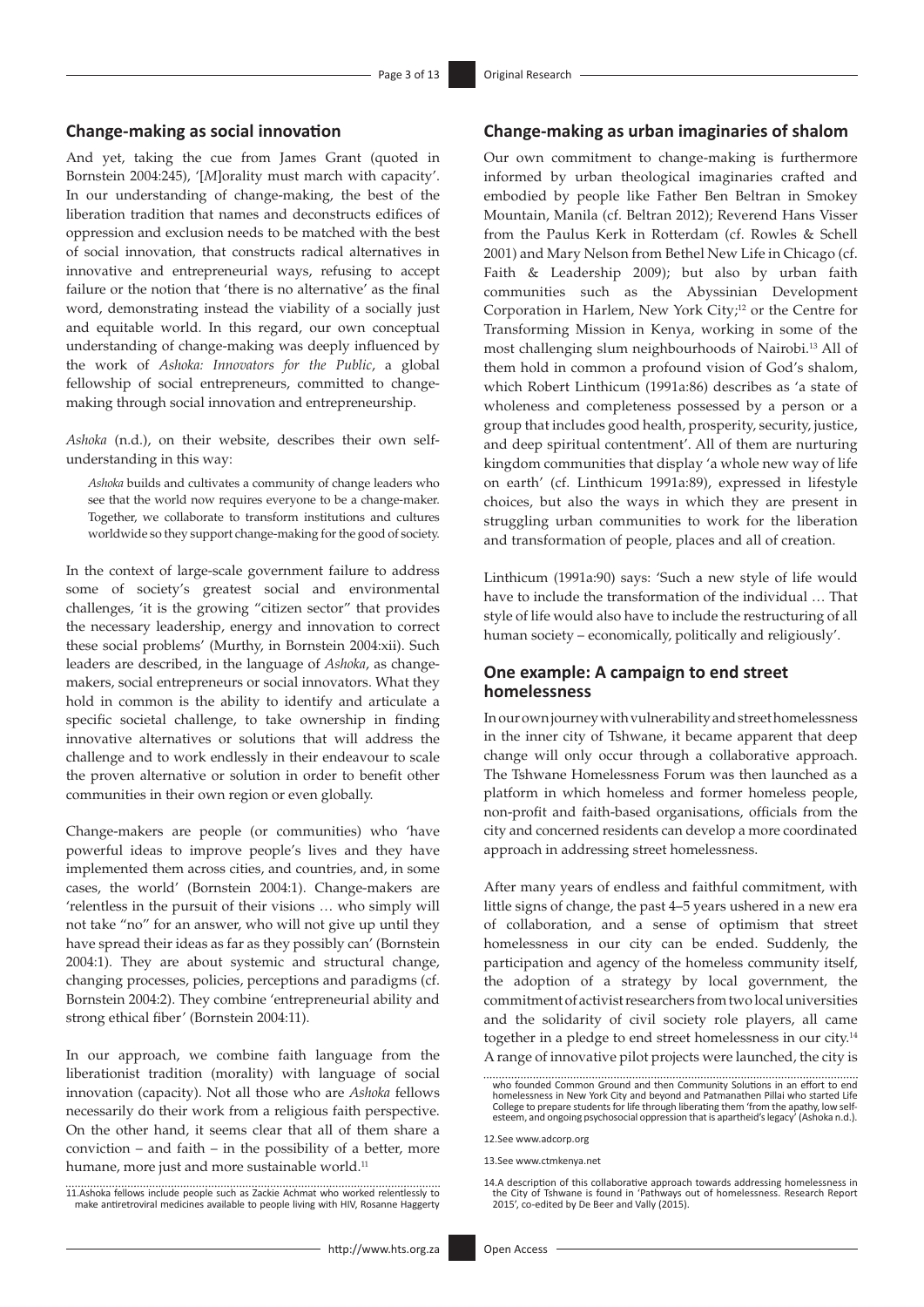actively seeking to make land or property available to house people, different organisations align their own missions to this resolve to end street homelessness and specific targets are being set to put the strategy into effect. Suburban 'champions' are emerging to organise resources and mobilise role players in 'new' areas of concentration for street homeless people, often close to employment opportunities.

Towards the end of 2017, a National Network on Street Homelessness was launched with representatives from five of South Africa's biggest cities participating. Already, the initiative to address street homelessness decisively is being scaled, and a next objective will be to influence the creation of a national policy and strategy on street homelessness. As a result of this dedicated and collaborative action in the same direction, over a long period of time, and the way in which it is developing into a national agenda, Tshwane has been elected as one of 10 pilot cities for a global campaign to end homelessness, launched by the Institute of Global Homelessness at the DePaul University in Chicago.15 At least two Ashoka fellows were instrumental in this process and what started off as different local initiatives around the globe are now becoming an interconnected global drive.

# **The inevitability of change? Changemaking as intentional irruption**

We make a distinction between change, whether for the good or the bad, and change-making as we frame it within a prophetic, liberationist tradition.

We reflect on living and ministry in a (post)apartheid South African city, in which we had to navigate firstly the dramatic wave of sociocultural change experienced in the inner city of Pretoria, and secondly the ongoing demographic and sociopolitical transitions experienced in the city. We had to discern faith responses at every new point of transition or whenever new challenges surfaced.

At some level, change is inevitable. Many changes post-1994 were good news for those previously excluded from the city. However, there is also the kind of change that is hurtful to the least of these, deliberately designed to (still) exclude them. Such change should never be regarded as inevitable but needs to be boldly resisted.

Examples of such exclusionary change often had to do with issues of land and property. One example, hurting an entire community in the inner city of Tshwane, was the forced relocation of 2000 people from an area called Marabastad in 2002. Marabastad is a place of rich history where different races lived and thrived together until the 1960s, before the full force of apartheid legislation de-Africanised this neighbourhood, and forced people from Marabastad, between 1965 and 1972, into different segregated townships around Pretoria. After the fall of apartheid people started to

15.Write-ups describing this campaign were made by Mahlokwane (2018) and Matsena (2018) in the local written media in Pretoria.

live informally in Marabastad, trying to create a better life for themselves and their families, through securing access to the opportunities and resources the city had to offer. The irony of the forced relocation of people in 2002 is devastating: the community of Marabastad – still not healed from the forced removals of 30 years ago – this time forcibly removed by the governing party of the liberation; at a time which was supposed to be filled with hope and new possibilities.

When we view theology and ministry as change-making, we consider it a chosen vocation and an artful discipline, to be accepted, embraced and fostered. We regard change-making as an intentional interruption of the status quo where the status quo denies some people their human and God-given dignity. Boesak (2017:81–85) writes about it as '[*i*] interrupting the globalization of indifference'. One area of our faith engagement where the art of change-making is at its most sensitive and beautiful is in the moments of befriending people living on the urban streets, performed by different outreach teams. It is in the most inhumane and unkind spaces where 'the globalisation of indifference' is interrupted: when a young girl child stripped of her dignity, a ragged homeless person without food or a person using substances and selling sex to sustain the habit, is met with the opposite of the indifference, shame or rejection they experience daily – instead being embraced with love, kindness and unconditional acceptance.

We see change-making as multiple, unfolding irruptions from below, responding to apathy, oppression or life-denying change, until change in the direction of justice and wholeness will become the new inevitability. Instead of a rather individualised understanding of change-making, which is in a sense what Ashoka rewards through their fellowship programme, our understanding of change-making is more communal or collective, discerning where the Spirit is at work in history, the city or our own spaces, and then seeking to accompany, support and strengthen that which is unfolding.

An example is that of student movements emerging across the world, often in response to government failure. A specific expression thereof was found in the recent Fallist movement in South Africa. Boesak (2017), in reference to the Fallist movement, speaks about their irruption as 'an astonishingly hopeful voice'. He describes it as such, because he interprets this movement as follows:

Theirs is a commanding voice, inescapable because it is a voice not coming from strangers but from our own children. It is not at all just a voice of anger and reproach; it is an invitation to remember and reclaim the heritage of the prophetic tradition, the legacy we, they are still saying, even now despite our years of quietism, have left for them. (p. 196)

Boesak (2017:197) then refers to an inscription on her Facebook page by his daughter, Sarah Boesak (sent to him via email on 06 November 2015), after the students' marched on Parliament in Cape Town and the Union Buildings in Pretoria, in which she writes:

South Africans from every university, from every race, from every gender, from every province and from every economic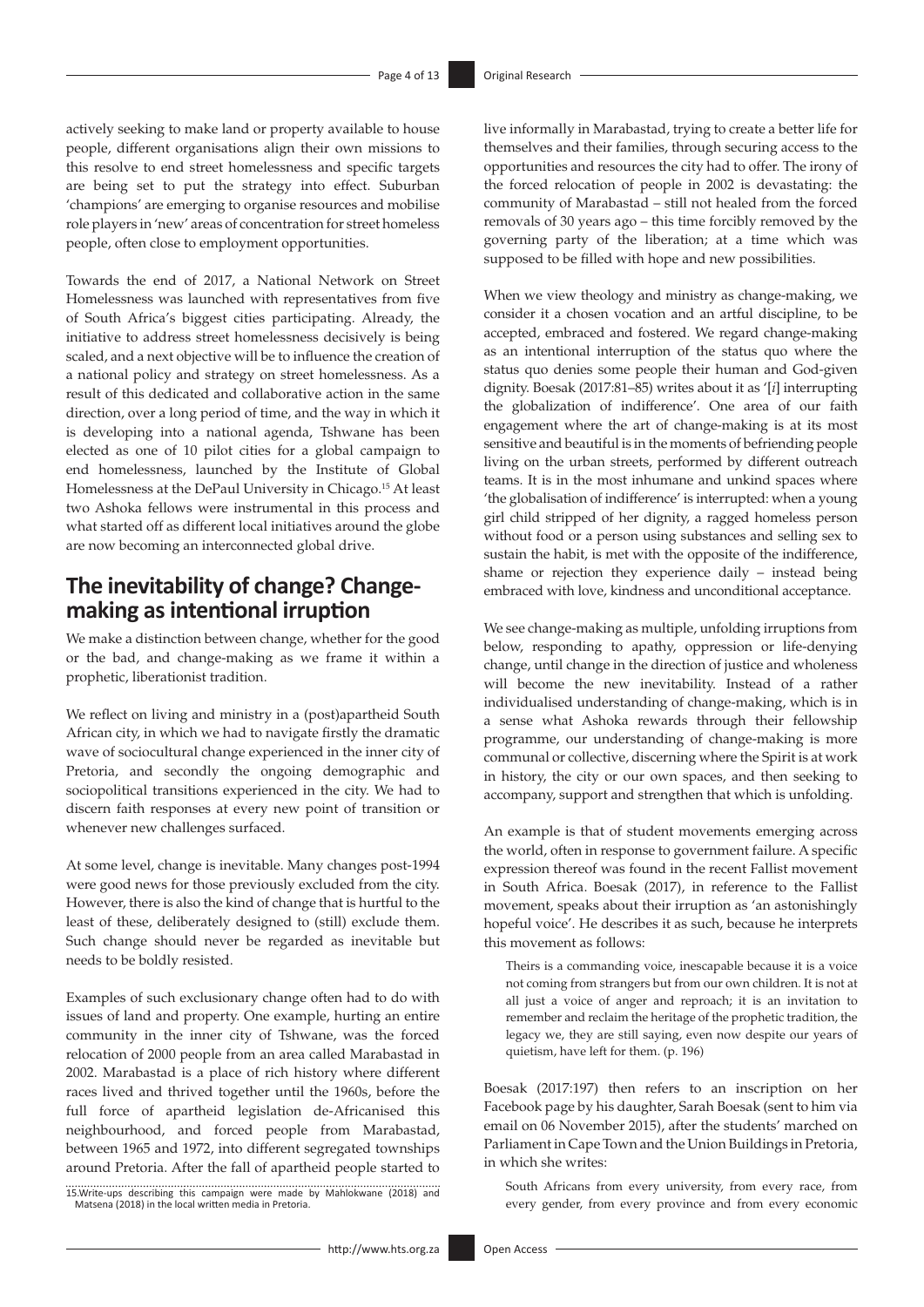grouping … say in one collective voice that this oppression (which South Africans have been fighting for far too long) ends with us.

Sarah's words give an apt description of what we understand change-making to be: an intentional irruption into the status quo, naming the challenge (whether exclusion, oppression, abuse or violation) and boldly declaring that it will *end with us*. Change-making is an act, or a series of acts, of taking ownership for overcoming a specific societal challenge. Murthy (in Bornstein 2004:xii), with reference to social entrepreneurs or change-makers, says that the word 'entrepreneur' comes from a French word which means 'one who takes into hand'. Change-making is about taking into hand challenges that are at hand, refusing to accept the inevitability of such challenges and working endlessly to mediate transformation.

### **A praxis-approach: Rooted in a lived faith; geared towards courageous action**

We have embraced a praxis-approach as methodology (cf. footnote 4) for our faith-based engagement with the city. The praxis-approach, in essence, is about change-making. It, namely, discerns actions of faith, appropriate in their response to locally experienced fractures, suffering, exclusion or pain. Figure 1 captures our understanding of the praxis-approach. It consists of the five distinct moments of insertion or immersion or entering, analysis or reading, theological reflection or imagination and planning for action or coconstruction (cf. De Beer 2017:16–23). At the heart of the cycle, informing and saturating every moment, and distinguishing it from methods used in sociology or other disciplines, is the notion of spirituality or 'lived faith' – communally discerned and practised.



*Source*: Adapted from, De Beer, S. & Venter, D., 1998, *Doing theology in the city, Workbook One*, Institute for Urban Ministry, Pretoria **FIGURE 1:** The Praxis-Cycle.

Boff (1986:9) says every authentic theology originates in a spirituality: a strong encounter with God in history. The theology unfolding for TLF originated in a spirituality that had its origins in an encounter with an inner city God deeply concerned with injustices against some of the city's most vulnerable people (cf. Boff 1986:9).

In its most 'purist' form, the praxis-approach does not only depart from the assumption of a 'lived faith' but also has as prerequisite, or at least advocates for, embedded or incarnational action: this means that practitioners, urban ministers and even researchers are challenged not only to engage and disengage local communities as it suits them, but also to become fully part of the life of local communities. Often, this might require relocation of urban practitioners, physically moving into the places they choose to be in solidarity with. Such relocation, although it might mean placing oneself deliberately in a position of solidarity, also mostly means a displacement of sorts, either from neighbourhoods one knew or were a part of before, but it could also mean a displacement in terms of race, class, consciousness and positionality in society.

The community of TLF has chosen to insert themselves deeply into the context in which they long to do change-making. The issues facing the inner city of Pretoria became the issues facing each staff member on a personal level too – which church to be part of, which school to send children to, the conditions of the parks, transport, health clinics, the pavements and roads, all become matters of concern which affect their lives personally. The insertion of TLF in the inner city often means displacement of its staff – some, in terms of class, because the inner city is not seen as the 'right address' or places people in a different economic category; some, in terms of race, as the inner city with its predominantly black population invites white staff members to deal very intentionally with issues of whiteness and blackness; and others, in terms of identity, as working with the most vulnerable and marginalised of society, standing with God and them, sometimes led to the actual experiences of marginalisation of some team members from mainstream society. It is in this context that God uses those who were displaced and puts them into a new community – a community where mutual vulnerability is acknowledged and deep change-making made possible, a place where solidarity becomes real.

Grounded in lived faith, in local contexts and with local communities and people, a praxis-approach does not allow for critical analysis of local conditions to lead to some form of paralysis. Critical analysis includes a reading of the local context – both assets and needs – but also of structural and historical forces that shaped the local context. In addition, it reads the socio-ecclesial context, trying to understand how faith communities and other institutions engage local contexts. Such critical reading can be overwhelming as it oftentimes uncovers layers of abuse and abandonment, putting on stark display the ways in which some communities are used and extracted from, in the interest of building the wealth and futures of other communities.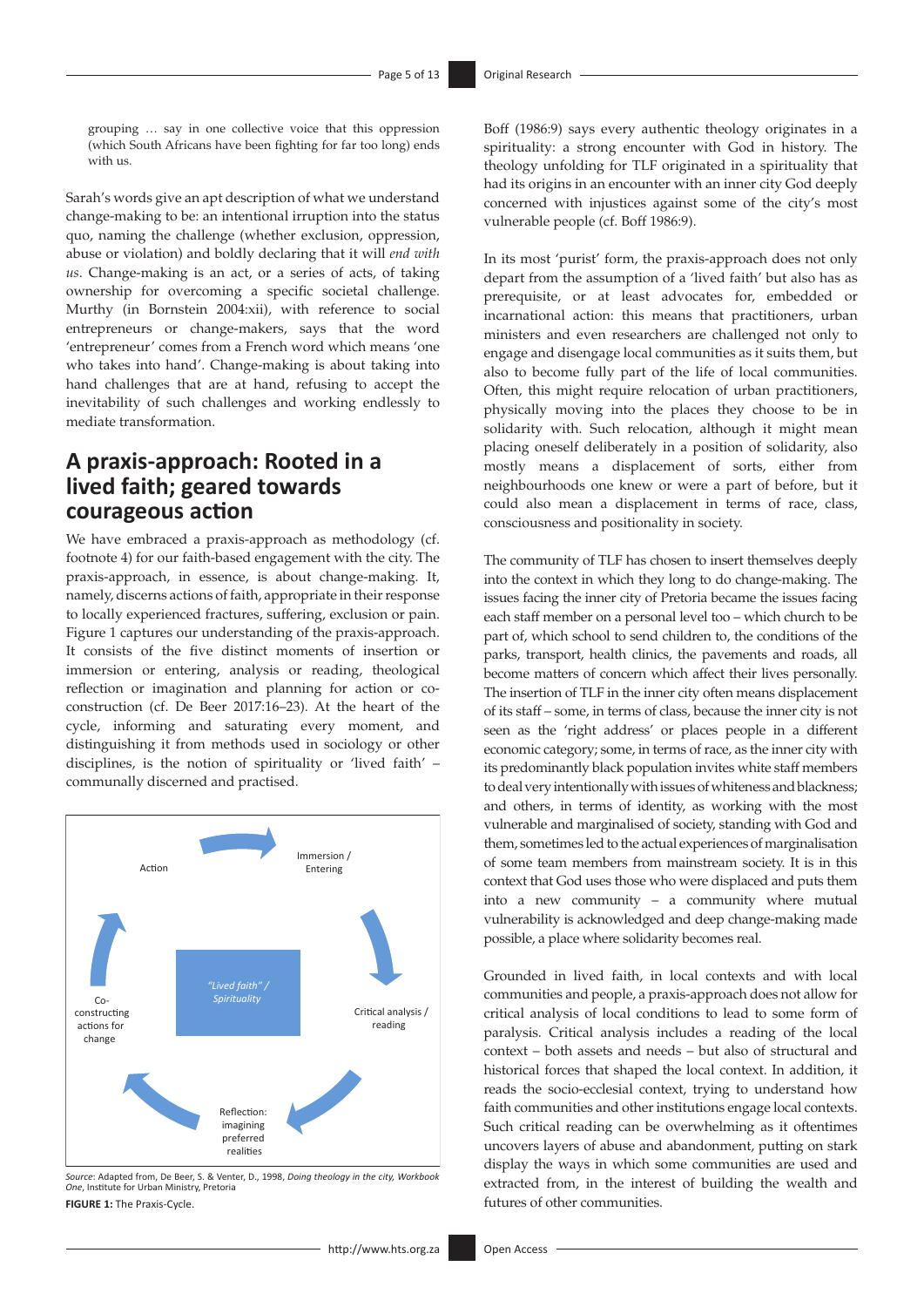Instead of allowing for overwhelming experiences of bad power or death-dealing institutionalism to be paralysing, a praxis-approach draws from resources of faith to foster an alternative imagination or consciousness for preferred realities. Only when communities gain honest and deep insight into the workings of local communities and power in the city that they can begin to imagine the contrary. It is in reading local contexts in conjunction with Biblical texts where communities, places and people were abused or abandoned, or bad power exercised, that thematic sociotheological sources can be identified in order to inform or sustain alternative visions.

Once incarnational communities, living their faith deeply and critically, in solidarity with local communities, start to imagine what could be, courageous action almost becomes inevitable. Communities would start to discern the concrete actions to translate a different imagination into practice, considering the presence, postures, processes, programmes and policies that are required to ensure transformational change. In addition, it is in these courageous actions, together, sometimes small and tentative, sometimes bold and dramatic, that the seeds of change are hidden.

Two of the neighbourhoods in the inner city of Tshwane are Burgers Park and the tiny neighbourhood of Berea. They came together in what was known as the Berea Community Forum, a civic formation organising local neighbourhood concerns. Now dormant, this Forum did not imagine that they – at best a rather rag-tag and ad hoc group of people – would have the power to close down illegal taverns, to confront banks about red-lining of inner city properties and to resist the sequestration of 18 inner city buildings at the hand of collusion between a prominent private property company and a local politician. And yet, through a combination of being immersed and vested in the community, making a sound and critical analysis, imagining the kind of community it wanted and taking collective and sustained action – it managed to build power from below, for the good of all.

To understand the praxis-approach well is to understand the criticality of each of the cycle's moments in conjunction with each other, the importance of practising the cycle in community and the choice to make the cycle an essential part of the discipline or rhythms of a local community's discernment processes.

The first insistence is to acknowledge *each moment of the cycle as a discipline in itself*: to be present in a deeply immersed way and to attend to the voices and desires of a local community (insertion or immersion), to read or deconstruct the layers that constitute local communities, to read the context well and continuously (analysis); to bring the readings of the context in conversation with biblical and other texts, fostering an alternative imagination (theological reflection); and to translate this imagination into concrete actions for change (planning for action). Each moment is important in itself, but also important in the ways in which it informs the other moments.

A second insistence is on *doing the cycle in community*. It is in our collective experiences of immersion, and in our diverse readings of context, that we help each other to develop an honest assessment of what is happening and why it is happening. The moment of theological reflection or theological imagining, again, should be a communal discipline if we are to develop an alternative consciousness together, which will be collectively owned. Moreover, deep change would remain elusive when translating such an imagination into concrete action without broad-based movements starting to give expression to a new vision of society.

A third insistence is on *the praxis-cycle being embraced as part of the communal disciplines of a community's life together*: it provides the structure and impetus to being intentional about its living together, its reading of the signs of the times, its reflective nurturing of new and subversive visions and its sustained actions – both resisting and reconstructing – in the direction of God's shalom.

# **Change-making: Moments of discernment; postures of engagements; faces of leadership**

Based on our understanding of the praxis-approach, we have started to recognise the importance of this approach; not only as a contextual theological method for discerning our lives and vocation together, but also that the moments of the cycle could, perhaps, be considered as different postures of engagement and different faces of leadership.

The moment of insertion or immersion is really about *creating a not-knowing, not-judging presence* among people, being in deep solidarity and listening sensitively and carefully. It takes the posture of listening extremely seriously. The moment of analysis or critical reading is the posture of *reading the signs of the times*. It is a critical and deconstructive process, asking the 'why'-question, once one established some of the 'what' playing itself out in local communities. The 'why' question tends to be a dangerous, inconvenient question, because often, when starting to grapple with the reasons or causes of what we see and experience, we discover structural injustices, bad power and even our own complicity in creating and sustaining a certain status quo. The 'why' question should therefore be carefully asked, as the answers or clues might come at a considerable cost.

The moment of theological reflection is *an imaginative moment* in which we recognise the creativity of the Spirit who enables young people to see dreams and old people to see visions. It is a posture in which a community collectively dares to go beyond naming what is wrong, and beyond even suggesting that there can indeed be an alternative, to a place of boldly imagining and articulating those alternatives for all to hear and see. The fourth moment is indeed *a moment of action*, where daring imaginations are now embodied through courageous actions.

At the core of the cycle is *an affirmation of the Spirit hovering* over the city, longing to remember all that have been broken,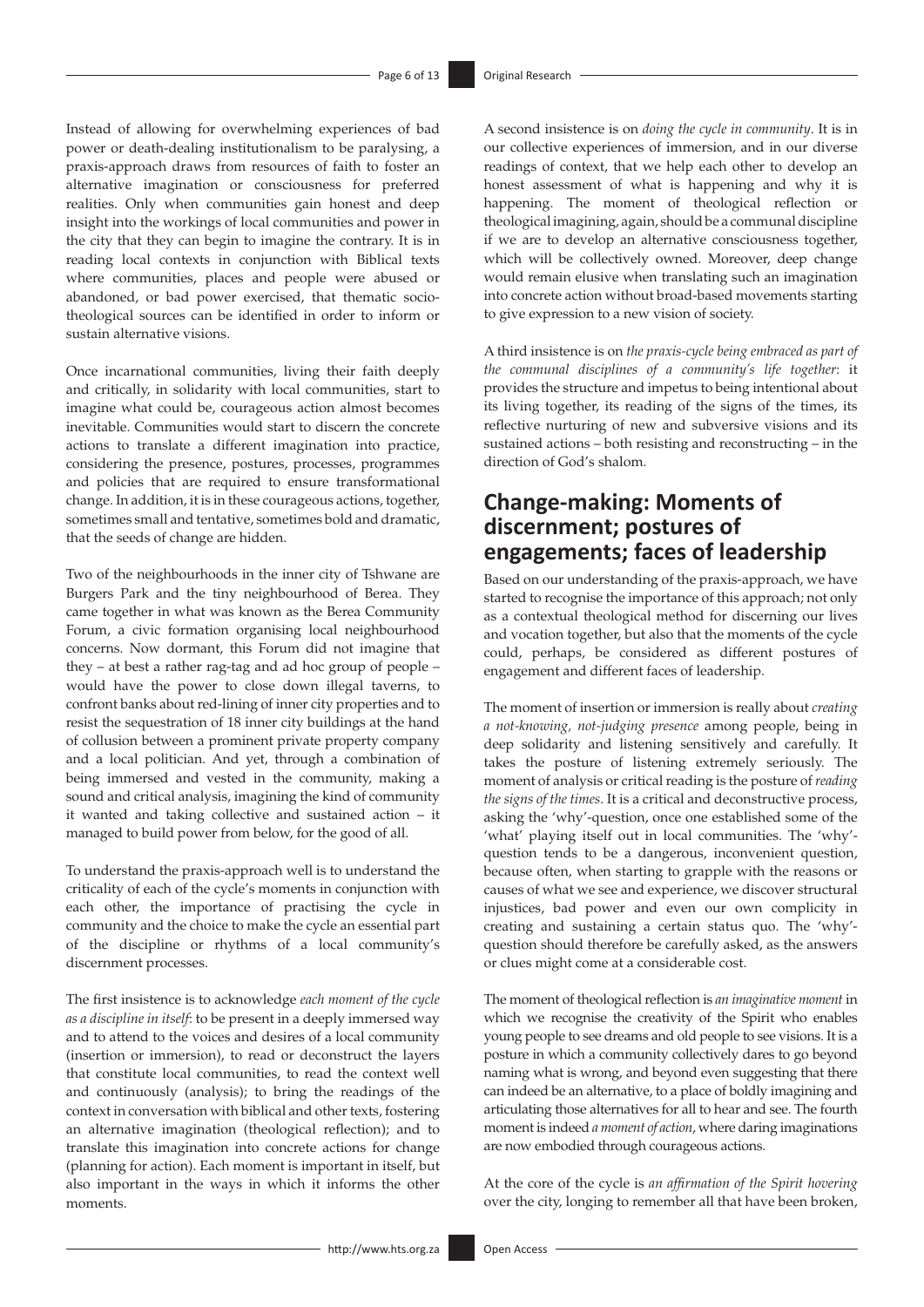and a 'lived faith' seeking to discern where the Spirit is at work, and to join in faithfully with that work. It departs from an understanding of God being at work in history, not abstractly but through concrete irruptions in the status quo. Or, as Gutierrez (1988) concludes:

the liberation actions of Christ – made human in this history and not in a history marginal to human life – is at the heart of the historical current of humanity; the struggle for a just society is in its own right very much part of salvation history. (p. 97)

The Spirit hovering over the city, and our attempts to be aligned to the promptings of this Spirit, is in response to the longings for liberation – whispered, groaned or shouted – from the underside of the city.

Our sense is that these postures of a listening presence, reading the signs of the times, a daring imagination and courageous action, all springing from an affirmation of – and openness to – the Spirit hovering over the city, can then be translated into different faces of leadership, but the kind of leadership that is deliberate about change-making, and citymaking, which will honour the most vulnerable among us whilst preserving the integrity of creation.

We will not delve deeper into these faces of leadership here, but simply suggest that a praxis-approach consistently implemented and embraced as part of one's (spiritual) journey of engaging the city and other places, and will nurture leaders with these qualities and postures as part of their own make-up. In our understanding of change-making, five distinct faces of leadership need to be unlocked and nurtured for effective change to happen. We need simultaneously incarnational, analytical, reflective or imaginative, strategic and spiritual leadership.

*Incarnational leaders* choose to go deep down instead of graduating up and out. They serve among people and find their authority in letting go of dominant notions of power. *Analytical leaders* hone the tools and competencies to read their contexts and own institutions well, to understand the forces behind what the eyes can see and to deconstruct that which is oppressive and death-dealing, whilst naming and celebrating that which is life-affirming. *Reflective leaders* can be deeply rooted in action and engagement, but in ways that are reflective and making regular space for retreat and assessment. Reflective leaders, because of their closeness to reality, their criticality and their openness to the Spirit, also find it possible to help communities outline new imaginations. *Strategic leaders* refuse to be victims, or to stay stuck in analysis, or forever imagining change with no action to back it up. They translate dreams into sustainable actions and create networks and resources to carry and hold the dream, for as long as is needed for it to be birthed properly. In a society where soulfulness is squeezed from corporate boardrooms to the classrooms of higher education institutions, to even the approaches of managerialism of some new generation churches, *spiritual leadership* is disruptive in its insistence on communal discernment of the sacred amidst secularised urban spaces.

# **Change towards what? On the content and spheres of transformational change**

As stated earlier, we consider change-making as 'on-going and deliberate processes, postures and commitments in the direction of transformational change, away from the legacy of colonial and apartheid segregation, exclusion and oppression'.

Theology as change-making is not '"ethical philosophizing" that does nothing to transform the world' (Boesak 2017:198; in reference to Dutch theologian Abraham Kuyper in his Six Stones Lectures). Change-making is always deliberate and disciplined, geared towards and embodied by concrete transformative actions. It does not happen automatically.

Freire (1992:88) laments his own mistake of thinking that 'knowledge of reality and transformation of reality' were the same movement. The transformation of reality, Freire (1992:88) discovered, does not occur automatically because of 'the unveiling of reality'. Neither does it consist of the acquisition of existing knowledge. Change occurs in 'the creation of new knowledge' (Freire 1992:88) and through deliberate actions that will effect such change.

Such deep-seated transformational change has to be preceded by liberation. The content of black, liberation and feminist theologies is consistently that of liberation (cf. Boesak 1977:16–26).

Jesus purposely places himself in the prophetic tradition of preaching the liberation message … This is especially clear in his first sermon in the synagogue of Nazareth, an event described in Luke 4. This text lies at the heart of the theology of liberation. (p. 20)

Liberation and humanisation go hand in hand. Paulo Freire (1992) speaks about mutuality in the process of being (de) humanised:

The oppressor is dehumanized in dehumanizing the oppressed. No matter that the oppressor eat well, be well regarded, or sleep well. It would be impossible to dehumanize without being dehumanized … I am not, I do not be unless you are, unless you be. Above all, I am not if I forbid you to be. (p. 85)

Without the liberation that mediates humanisation, transformation will remain elusive. Freire (1992:84) speaks about 'the dream of humanization, whose concretization is always a process and always a becoming'. The same could be said of liberation and transformation, however. We are on journeys of becoming free and humanised, slowly transformed or restored into that which we are supposed to be, or which we have lost since birth (2 Cor 3:18). We located transformational change (liberation – humanisation – transformation) in relation to various spheres – personal, communal, institutional and systemic; like concentric circles always spiralling further out. The content of such change includes healing and restoration; redistribution and justice. It gets mediated through sharing abundance aimed at integral liberation (cf. Gutierrez 1988:xxxviii),<sup>16</sup> or wholeness.

<sup>16.</sup>Cf. Gutierrez (1988: xxxviii) distinguishes between 'three levels or dimensions of liberation in Christ': liberation from sin and reconciliation with God; personal liberation distinguished by 'inner freedom', also to be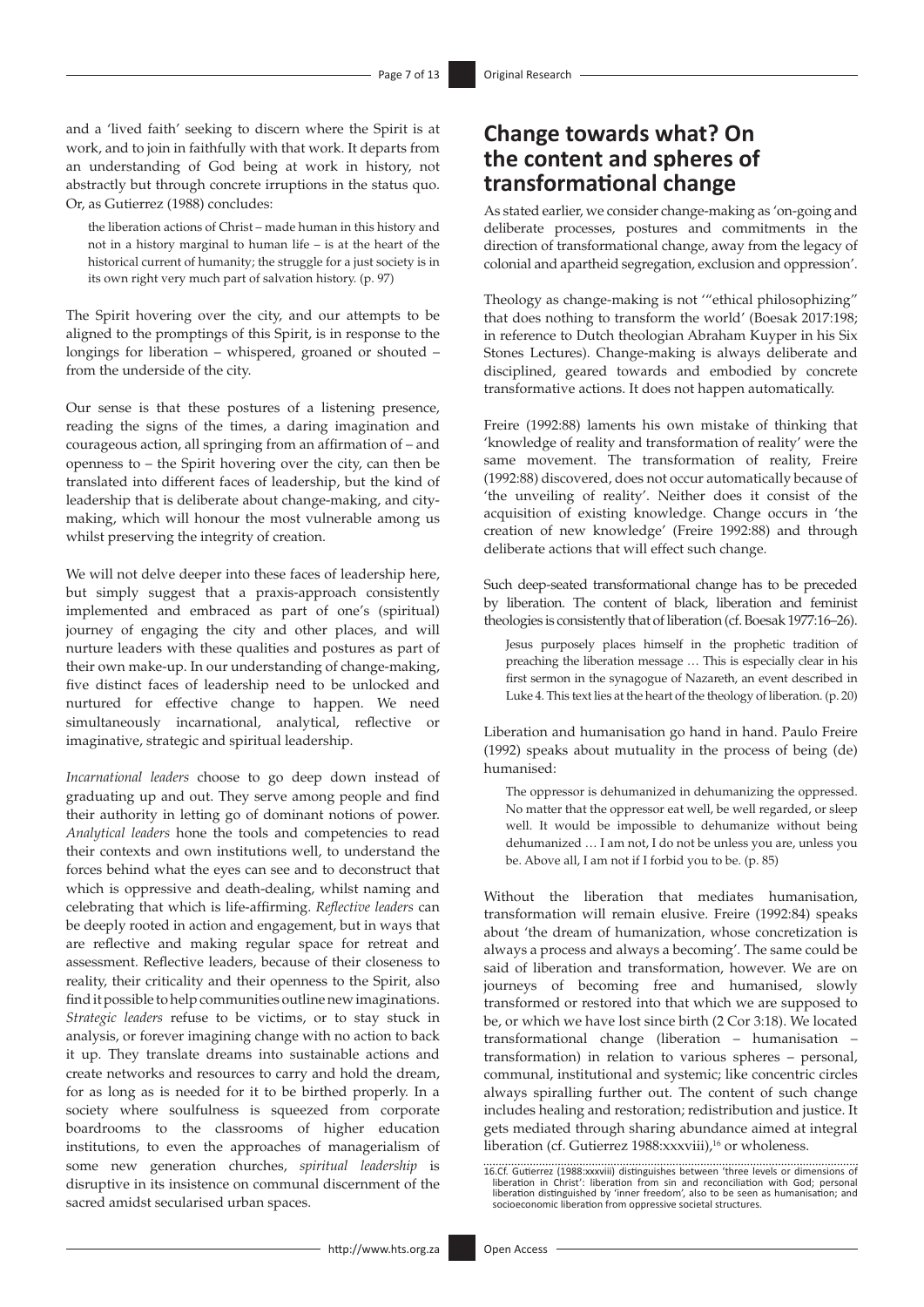In our journey, we have discovered the importance of language as a tool of oppression or of liberation. Oftentimes people surprised at our insistence on inclusive language, language that breaks down hierarchies and language that encourages agency, challenged us. We make sure not to use language that labels people in terms of race, gender, class or other categories, thereby encouraging and instilling solidarity and inclusivity. In the Tshwane Homelessness Forum, we always have to be attentive to some, who are not homeless, referring to those among us who experience homelessness as 'them', whilst those experiencing homelessness are in our midst as coleaders and full participants shaping the actions and thinking of the Forum in equal ways. We do not use terms such as 'help' and 'rehabilitate', as it relegates the other to a lesser position, suggesting their inability to help themselves; or, that we have some expert knowledge about their lives that they do not have themselves. It deprives the other of the possibility to practice their own agency, if their dignity was affirmed and agency invited through language that strengthens.

The change-making we refer to always aims at integral liberation-transformation. As Freire (1992:85) asserts: 'The liberation of individuals acquires profound meaning only when the transformation of society is achieved'. There is an interconnectedness between the liberation-transformation of individuals and society. We imagine both as preferred realities and work towards that.

# **On a spirituality of change-making: Moments in the work of Parker Palmer**

In the next part, we will seek to fuse the praxis-approach with key elements from the work of Parker Palmer. We offer it as possible signposts, or a brief and rough outline, for a spirituality of change-making, at least in how it unfolded for us. Based in a faith community, we understand the entire cyclical process of the praxis-cycle as a process infused by the Spirit, a process of deep, ongoing and communal discernment; indeed, a spirituality of the circle.

At the precipice of change, different things can happen. One can either retreat into the known territory of one's own past. One can open one's arms into an unknown future and step in, adventurously. One can also wait on the precipice, neither stepping back nor stepping forward, either plunging oneself into an existential crisis or falling into a resolution almost accidentally, not of one's own making. For us, it was probably a combination of falling into a resolution whilst opening our arms to receive, or enter into, an unknown future.

#### **Deep immersion: 'To know as we are known'**

Immersing oneself in the complexities of local urban communities soon makes one realise that one is immersed '[*I*]n the belly of a paradox' (Palmer 1993:15–44): between diverse worlds of vast difference, competing values and conflicting meanings; between contesting visions and contesting spaces; between the church and the streets; between institution and movement; continuously trying to navigate unchartered waters, to know and to make sense.

Soon, we realised that the complexities and contradictions are such that anything but a 'not-knowing' approach would be self-defeating. At the same time, we obviously had a desire to know, in order to respond appropriately to some of the challenges the city faced. In this regard, Palmer's insistence on clarifying the 'origins and ends of knowledge' – the source and goal of our desire to know – became crucial.

Palmer (1983a:6–9) suggests that knowing fed by curiosity is often only about selfish interest, and knowledge becomes an end in itself. Knowing fed by control is the desire to know in order to have power over the other. Palmer (1983a:8) speaks about 'another kind of knowledge (that) is available to us, one that begins in a different passion and is drawn toward other ends'. This kind of knowing, Palmer (1983a:8) suggests, 'originate not in curiosity or control but in compassion or love'. Such a knowledge, he says, originating in love, has an entirely different goal, which is 'the reunification and reconstruction of broken selves and worlds' (Palmer 1983a:8).

As we immersed ourselves, not only did we face broken women in need of care and support, but we also faced our own broken selves and world. As we knew, together, we were known. As we faced racism, our own racial identities, our blackness and whiteness, were not unscathed. Journeys of knowing 'the other' became inward journeys of wrestling with self. We faced more questions, contradictions and challenges than we had clarity or answers. The depth of immersion surfaced critical questions, observations that we wanted to further engage through critical and ongoing readings of the context.

The TLF intentionally chose a posture of being a learning community, eager to learn from others on the journey and exposing itself to different models of praxis. It had to find its way through immersion and navigating between the margins and the mainstream. Freedman and Combs (2001:193) speak about knowledge as an activity or process that we *do.* Books, policies and procedures only have meaning when people use them, whilst knowledge is performed. It therefore always made sense in TLF to say that rules are made for people and not the other way round. Also, we learnt that as much as one can learn about advocacy in books and looking at best practice models, it would only be in the doing that we will learn how to navigate our own waters.

### **Critical readings: 'Knowing in community'**

Communities of change-making are communities that develop the skill and discipline of engaging in critical readings of the community: the social composition, the institutional landscape, structural or systemic forces and the ecclesial responses. Such critical readings of a community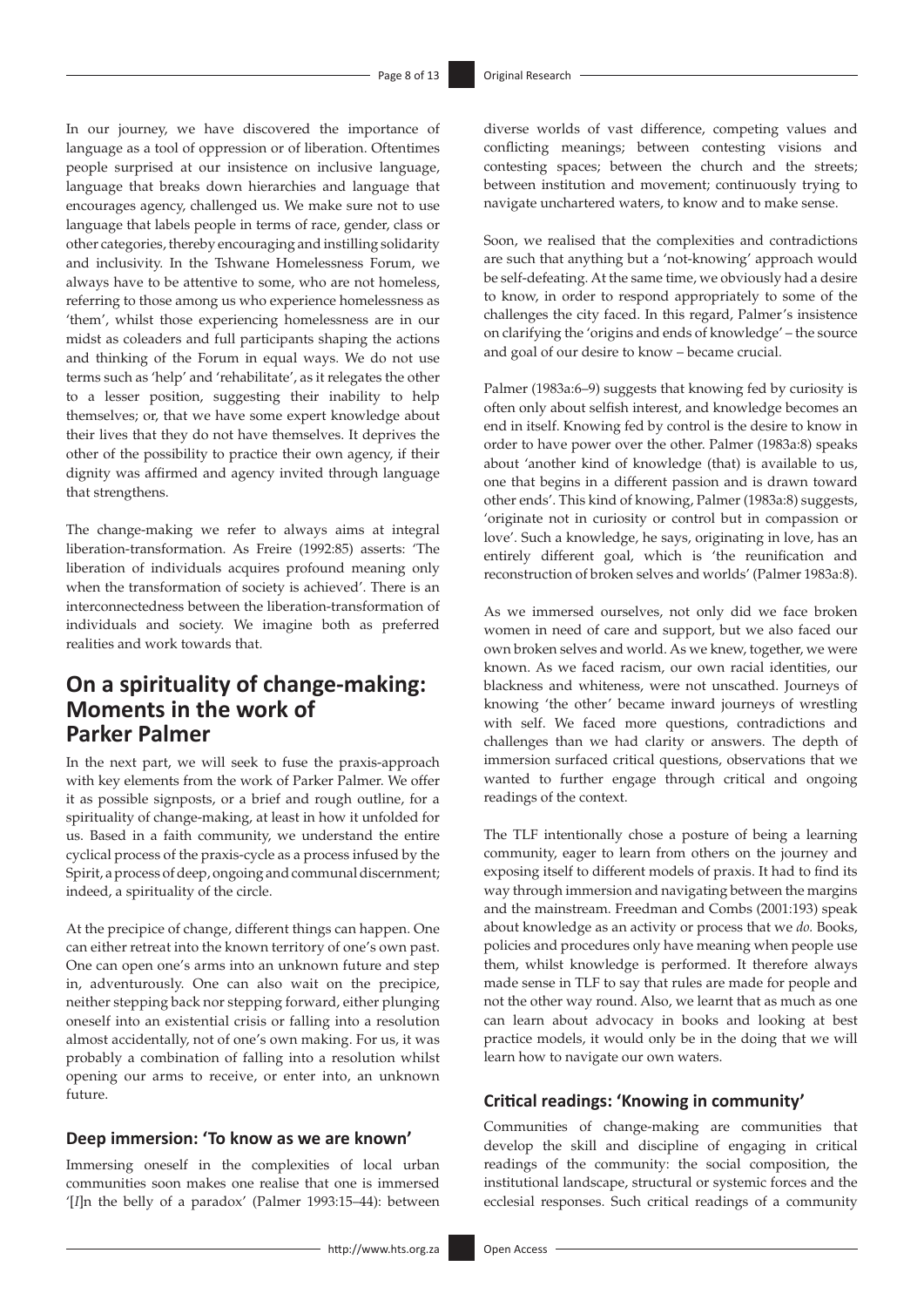cannot be performed well, or responsibly, if not performed in community, with many others. Different inhabitants of the city and different societal sectors hold different visions or perspectives on the city. They represent the multi-layered meaning derived from or assigned to the city.

Often, our knowing is obstructed by fear. Palmer (1998:50) describes such fearful ways of knowing, distinguishing between knowing that springs from fear, or that feeds or sustains fear, and knowing as loving, which is devoid of fear. Such knowing, he would argue, occurs primarily in community. Knowing in community stands in direct contrast to the privatisation of teaching (1998:142): instead of resorting to 'experts' who speak authoritatively into our life together, reflective communities are intentional about sharing (and) learning together, and assertive about what they know in community.

Doing theology from below cannot be done in isolation, or individually. The TLF community believes in consensusdriven processes, which always start with reflection and analysis, deep conversations and an opening up of space for dissenting voices. Such theology can only be practised in community (cf. Boff 1986:29), organically connected with the global church but also with global longings for freedom, expressed in social movements and radical faith communities irrupting from below.

The teaching style of TLF has grown into one of peer learning, in circles, instead of a 'banking style' of knowledge transfer (cf. Freire 1970), marked by the depositing of knowledge by 'experts' into 'containers', which are the passive students. Such a form of teaching or education negates the prior knowledge of participants or students, and does not make space for the critical interaction of such knowledge with the knowledge offered by the 'expert'. We resist the kind of teaching that is expert-driven as inappropriate in a context where so much is contested, where different knowledges compete for power, and where the beauty of knowing in community is such an opportunity. When the community grapples with an issue, only essential information is shared as a framework from which conversations flow and people's lived experience are shared. The deepest learning is extracted from rich conversations, through deconstructing unhelpful hierarchy, allowing all community members to feel valued, and with something to contribute.

The kind of discernment implied here is facilitated by the Spirit. In collective reading of the situation, in confronting of own fears, in seeking to overcome isolation in community, in learning to know together, the Spirit enables us to interpret the claims of the gospel, as they respond to the signs of the times (cf. Boff 1986:28).

### **Reflective imagination: 'Whose life am I living?' and 'hidden wholeness'**

Once a community learns to know – and love – together, reading their community as discerning the sacred within, the next moment in the praxis-cycle becomes a moment of reflective imagination (or theological reflection). Often, prompted by our deep immersion and critical readings of a community, and being known as we are known, this is also a moment in which we start to ask: 'whose life am I living?' At a personal, and even a communal or institutional level, at this point, we are confronted (often afresh) with a question of identity, authenticity and integrity: Am I indeed living my own life and vocation? Am I true to myself, the community and God's dream for my life? Are my life actions and commitments in congruence with my theoretical convictions or imaginary constructs?

The question of an authentic and undivided life – personally and together – is aligned to a discovery of what Palmer (2004) calls the 'hidden wholeness'. It is at the point of discovering, or recovering, the hidden wholeness, the depth of inner vocation – which makes us into who we are authentically meant to be – that we can start to respond to the question about whose life we are living. In addition, at this point, we can start to dare imagine an alternative reality, reflective of the wholeness we are seeing and retrieving. It is an interwoven journey, in which we not only know as we are known; but we also become whole, as we share wholeness.

### **Planning for action: 'The courage to act'**

Once we started to discern an alternative imagination in community, tracing the outlines of wholeness hidden in the fault lines of the city, and owning our own lives, not of others' making, we would naturally come to a place of needing to act.

The courage to act is what is required to immobilise our fear. Palmer's (1998:150) fearful ways of knowledge, in our contexts of engagement, made people withdraw from the city instead of immersing themselves. Yet, as Biblical people, there is the constant evocation not to be afraid (Palmer 1998:56). This invitation to act courageously is also true of other spiritual traditions.

We live in polarised, walled cities. South African cities are no longer polarised only along racial lines but are also increasingly inhabited by economically segregated neighbourhoods. Palmer (1998:61) speaks about this as 'a culture of disconnection … driven partly by fear', but also by the Western urge and tendency to polarise.

The courage to act our alternative imaginations into being is preceded by the courage to be. The 'courage to be is the courage to accept oneself as accepted in spite of being unacceptable' (Tillich 1952:164). Tillich (1952) speaks about the 'courage to be' as an affirmation of one's own being, one's own dignity, one's own vocation and one's ability. The courage to be includes giving oneself the right to make change, but also to create spaces, such as described in discussing communities of congruence, in which we together can invite, receive and embrace our collective courage to be.

The TLF community creates space for diversity of being, where the embrace of the other gives mutual courage to be.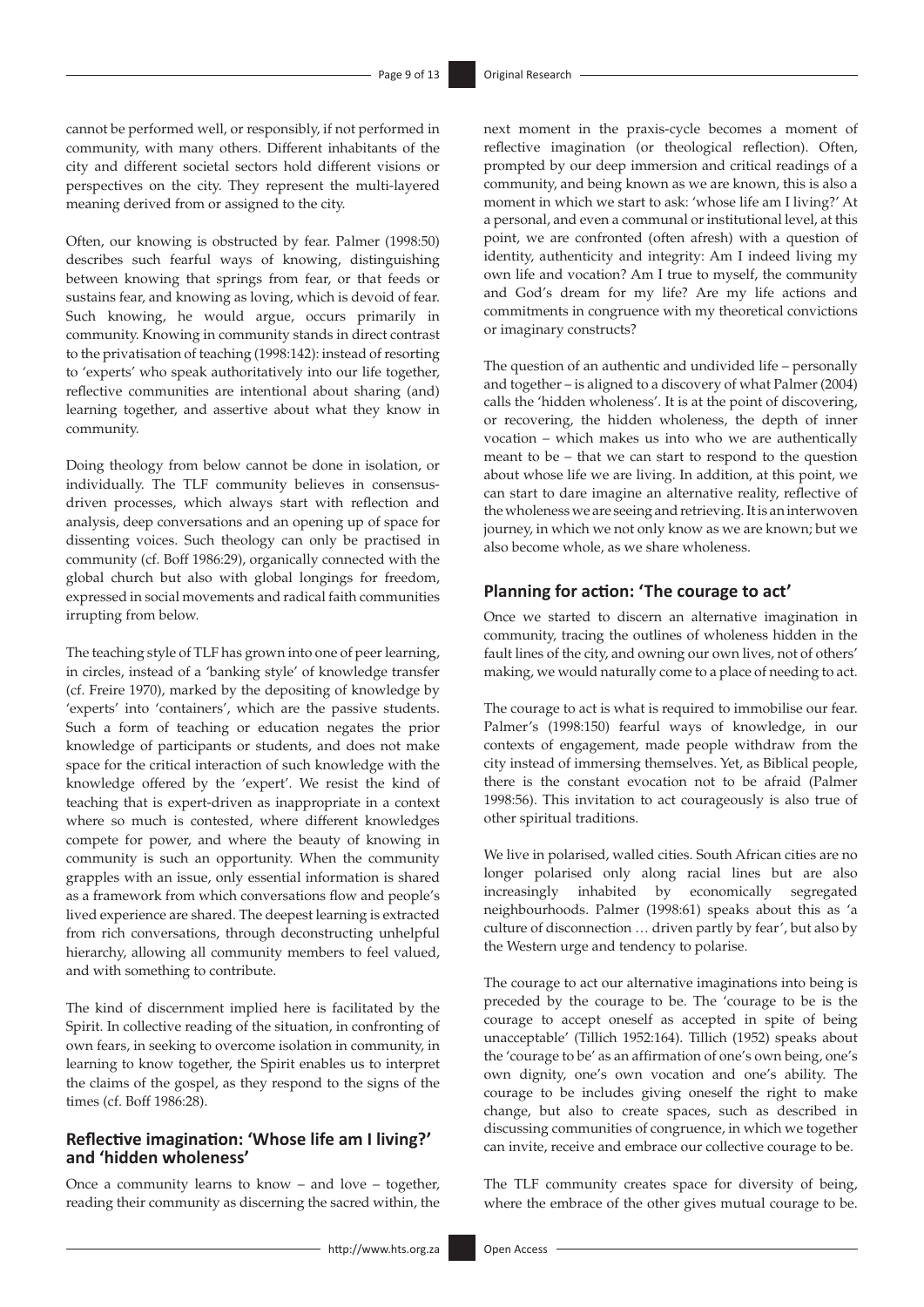People of all walks of life are welcomed equally, and the voice of every person valued and accepted. We have often witnessed the entrance into the community of someone who finds themselves utterly 'unacceptable', and the transformation of that very person into a person with the 'courage to be'.

This embrace of self, community and vocation provides the roots and confidence to live from the deep sources within. Now, once a person or community is able to embrace their own ability and right (and responsibility) to act in ways that are free from the preoccupations, requirements or dominant constructs of society, we can have the courage to act freely.

Bornstein (2004:282), in reflecting on social innovators and change-makers he met in his own research, concluded: '... the people who solve problems must somehow first arrive at the belief that they can solve problems'. It starts with the courage to be, and to act in small change-making ways, but, inevitably, 'small-scale efforts lead gradually to larger ones', as people grow in their capacity, confidence and courage to make bold change.

### **Lived faith: 'Identity and integrity'**

Gustavo Gutierrez (1988:xxxiv) speaks about the first step of doing theology as having a lived faith. Only the second step is theological reflection. Similarly, in our understanding of change-making, courageous acts are preceded by a 'lived faith'. This might not be a courageous or bold faith, but a faith that nevertheless hangs on, amidst the paradox of urban reality; a faith that is tenacious amidst suffering, whilst stubbornly remaining imaginative in the possibilities after death. Our understanding of change-making cannot be understood outside of a 'lived faith'.

In this regard, we would like to retrieve Palmer's reflections on identity and integrity. As faith-based change-makers, our identity is namely shaped by our faith, but at the same time, the content or meaning we assign to our faith is also being shaped by our evolving identity. At the same time, it is a faith that seeks to express itself in an increased sense of integrity and wholeness (cf. Palmer 1998:9–34; 61–88), yearning, in the words of Palmer (1998:163–184), for the undivided life (and perhaps one can even consider an 'undivided faith'). All three categories – faith, identity and integrity – have to do with our inward lives.

Palmer (1998:10) suggests that 'good teaching cannot be reduced to technique; good teaching comes from the identity and integrity of the teacher'. We would like to equate it to the practice of change-making. Change-making 'comes from the identity and integrity of the teacher' and is shaped by the 'lived faith' of those practising change-making.

By identity and integrity, Palmer (1998:13) refers not only to 'our noble features, or the good deeds we do, or the brave faces we wear …', which, he says, anyway often only gets used 'to conceal our confusions and complexities'. Instead,

he says, identity and integrity also speak of 'our shadows and limits, our wounds and fears' (Palmer 1998:13), as much as it has to do 'with our strengths and potentials'.

Identity and integrity hang together. A lack of integrity results in a fragile identity. Moreover, fragile identity causes lack of integrity. It requires deep discernment, both discovering, clarifying and embracing '... what is integral to my selfhood, what fits and what does not' (Palmer 1998:13).

Identity is about making sense of who we are – both as individuals and in community – even if we only know in part at any given time. A sense of identity means to embrace the shifting nature of our own identities, as we increasingly discover who we are in relation to each other and the city and world around us. The embraced identity we consider in this reflection is one that is also embracing our shadow selves and our vulnerabilities, allowing even our own wounds to work in transformative ways.

Similarly, '[*B*]y choosing integrity, I become more whole, but wholeness does not mean perfection. It means becoming real by becoming the whole of who I am' (Palmer 1998:13). Integrity, therefore, in Palmer's (1998:13) understanding, is 'whatever wholeness I am able to find within that nexus as its vectors, form and re-form the pattern of my life' (Palmer 1998:13).

Integrity has to do with an integrated life. The opposite thereof, says Palmer, is a divided life. This life 'will always distance itself from others, and may even try to destroy them, to defend its fragile identity' (Palmer 1998:15–16). In speaking about educators, and we think the same applies to changemakers generally, Palmer (1998:19) says '[*we*] lose heart … because teaching is a daily exercise in vulnerability', and we, mostly, opt for self-protecting, guarding our wounded selves, broken identities and questionable integrity.

In the case of faith-based change-makers, we draw from O'Connor's insistence of the importance of the inward work, if for nothing else, to serve as a reminder 'that the source of action and the source of contemplation is the same – Jesus Christ' (O'Connor 1976:117).

# **Communities of congruence: Dangerous visions of change**

Our understanding of change-making is communal. It requires what Parker Palmer (1998:172–183) speaks of as communities of congruence. Elsewhere Palmer (2004:71–89) speaks of such communities as 'circles of trust', critically important for preparing for the journey. The spirituality we describe here is what we sought to discern, learn and practice in community together.

Such communities, in which we are allowed to be our vulnerable (and strong) selves, and in which we learn how to know in community, have the possibility to hold people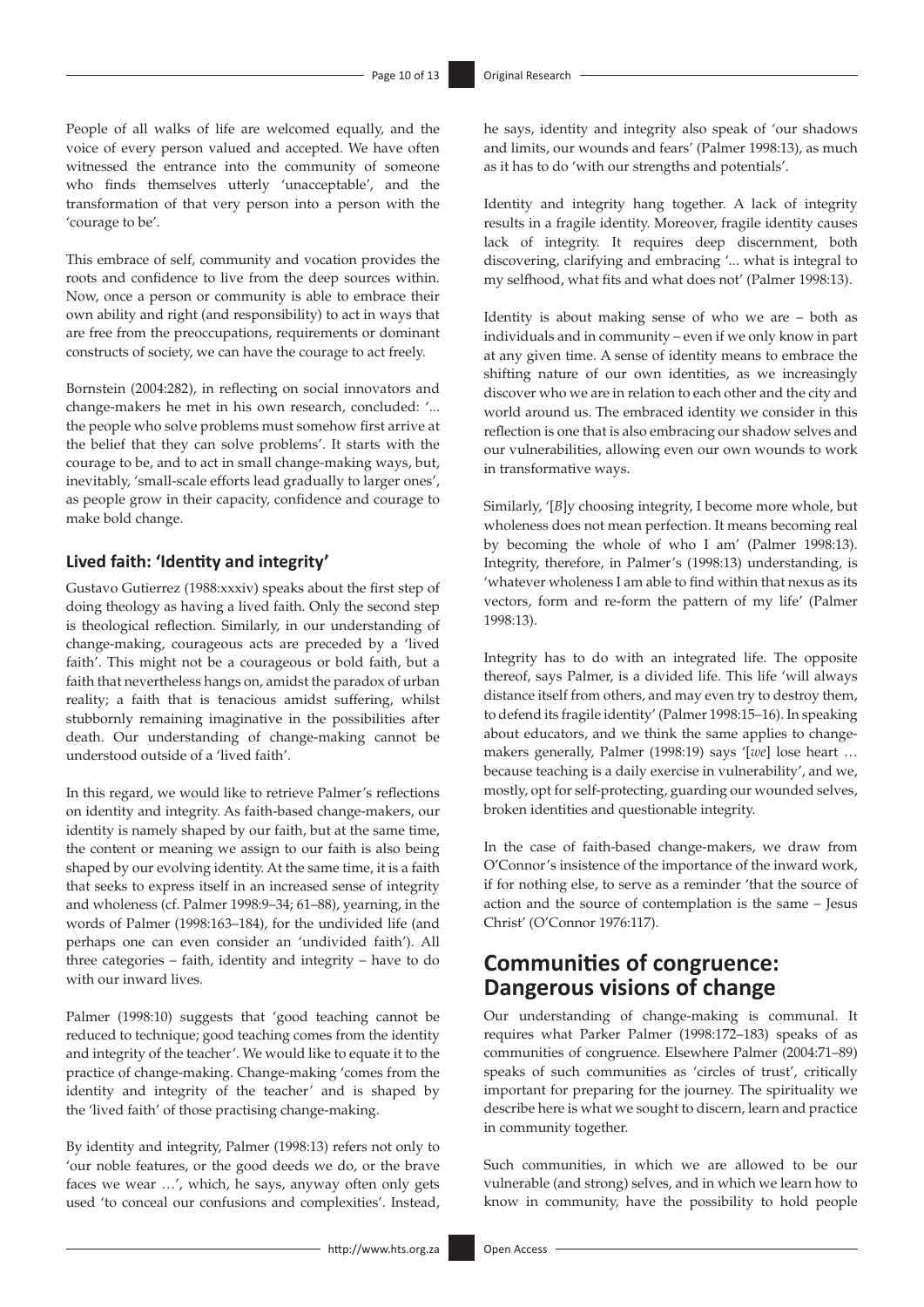together in ways that can allow the birthing of courageous visions of change.

Our world desperately needs communities of congruence. Our churches, faith communities, political structures, universities, civic leaders and banks, all fail us in this regard, promising what they cannot deliver upon, because of the sheer incongruence.

Communities of congruence, on the other hand, are spaces in which our walk and talk are the same; in which confessions and mission statements are embodied in actions and practices. These are communities learning to live the undivided life, instead of pretending to be what they are not. These are not pseudo-communities that pretend oneness of vision by demanding compliance, but vulnerable communities in which the real self can be faced and held, until authentic vocation is called forth, in relation to others.

Palmer (1998:172), in reference to Rosa Parks and the black church in the United States during the time of the civil rights movement, speaks of different steps or stages in the fostering of such communities. They do not simply exist without being carefully nurtured into existence.

For individuals, the first step is to reveal one's inner truth, to oneself – to discard playing a role in order to grow into one's authentic self. The expectations of family, church, peers and dominant culture often shape who we are, and instead of living into our vocation, we live what others expect of us. Once we are able and willing to face our deepest selves in the mirror, and adamant on discarding inauthentic roles, the second step is possible.

For Palmer (1998:172), the second step is for people who are on similar journeys towards the undivided life, to come together in communities that welcome such journeys very intentionally. Palmer says black churches in the time of Rosa Parks became communities of congruence that offered the movement for change a number of vital things:

- 1. These communities provided physical space to meet.
- 2. They provided 'conceptual space where the substance of the movement could be developed and sustained' (Palmer 1998:172).
- 3. They provided imaginative spaces in which people could 'develop the language that can represent the movement's vision, giving that language the strength it will need to survive and thrive in the rough-and-tumble of the public realm' (Palmer 1998:172).
- 4. They provided 'a training ground where people living undivided lives could develop the skills and habits necessary to take their values into the larger world' (Palmer 1998:173).

These are not innocent communities though. They hold and nurture dreams that are disharmonious with dominant society. They dare to think to the beat of a different drum, and unapologetically so. Palmer (1998) writes:

When discourse begins among people who have recently freed their souls, the language feels fragile – the fragility that comes when we talk about dreams in a society obsessed with practicality or about community in a society obsessed with competition or about risk taking in a society obsessed with playing it safe, people who use such language, the language of the heart, need a place to practice it, to grow accustomed to it, to have it affirmed by like-minded people before they speak it to a larger audience that may range from sceptical to hostile. (pp. 172–173)

Change-making is risky business. On the one hand, for change-makers, acting on the change to be made can be met with scepticism or hostility, as Palmer says, or downright rejection. However, it is also risky for those who are seeing themselves as custodians of a convenient status quo that works for some but harms the majority. The risk of change that might require personal sacrifice, or letting go of too many comforts, is considerable. Because of these reasons, communities of congruence are critical to hold visions for change until they are achieved.

Palmer (1998:175) says: 'Change starts in the inner self and in relationship to other like-minded people forming communities of congruence'. This is only the first stage of building a movement of change. The second stage is 'going public' (1998:175). Palmer says: 'The danger when a community remains inside is that they become introvert and the vision they have can never make change in broader society'. Going public invites critique and correctives, but also provides encouragement and accountability (Palmer 1998:175–176).

Such communities of congruence hold the potential to become liberating communities. Elizabeth O'Connor (1976:100–117), with reference to the work of the Church of the Savior in Washington, DC, speaks of the 'marks of the liberating community'. I would like to suggest these as the marks; in addition, of a community of congruence, a changemaking community, a community embracing its vocation to work for liberation-transformation, giving expression to a sense of God's shalom in the world. O'Connor (1976:100–117) mentions five such marks:

- Liberating communities have 'a clear, radical, unequivocal commitment to the poorest, the weakest, and the most abused members of the human family' (O'Connor 1976:100–102).
- • Liberating communities demonstrate a 'commitment to a life of dialogue' (O'Connor 1976:102–104).
- • Liberating communities practice 'a radical commitment to a critical contemplation of one's own life and the life of one's faith community' (O'Connor 1976:104–106).
- Liberating communities practice a 'commitment to a life of reflection' (O'Connor 1976:106–109).
- Liberating communities 'structure into every day a time of solitude' (O'Connor 1976:109–117).

It is telling that O'Connor (1976:109) notes a daily time of solitude as 'the foremost responsibility of the Christian revolutionary'. She goes on to say: 'Without a protected time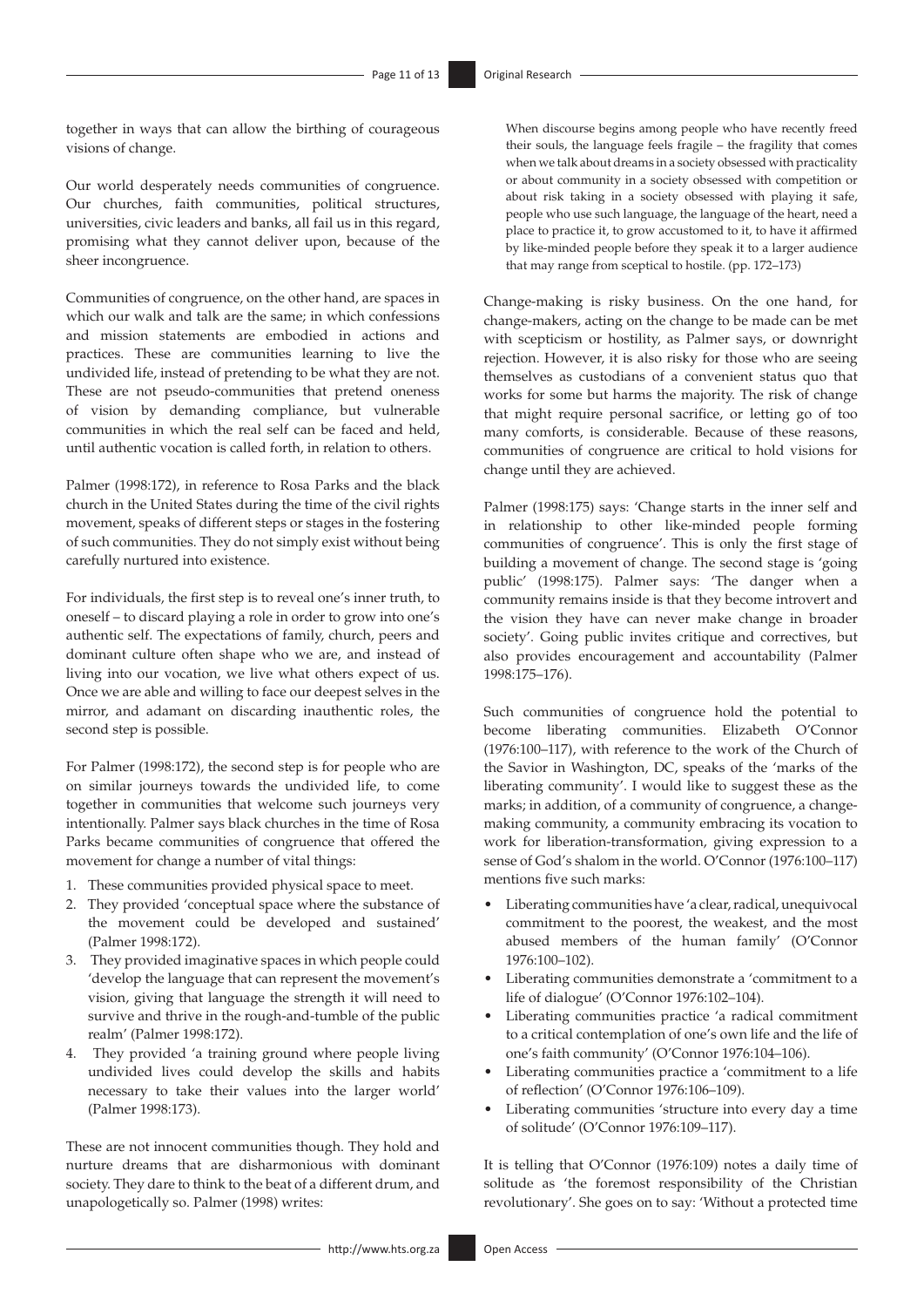of daily silence we have no possibility of doing the extraordinary inward work that each of us needs to do'.

# **Change-making in the direction of wholeness**

We understand the whole process of the praxis-cycle as aimed at transformational change, seeking to be immersed in urban fractures in ways that can mediate wholeness. Such wholeness will be marked by integrity, the undivided life and inclusive cities. Yet, this is not about building the perfect city.

Palmer (2004:5) encourages us by saying: 'Wholeness does not mean perfection: it means embracing brokenness as an integral part of life'. Being immersed in urban fractures is no guarantee that the fractures would easily, or ever, be suspended. However, it does require an embrace of the fractures as a part of our life and ministry journeys, which cannot simply be dissolved through our presence. Embracing brokenness and embracing contradiction go hand in hand. The challenge, for Palmer (2004:39–45), is on how to live 'the *un*divided life' amidst so many signs of fracture.

We speak of change-making in the direction of wholeness, implying ongoing journeys, but what is important for Palmer on these journeys is an assertion that we will be 'divided no more' (Palmer 2004:163–183). He means this both in terms of our inner lives but also our outer commitments and relationships. To live the undivided life, carrying everincreasing marks of wholeness, amidst imperfection, includes the notions of identity, integrity, connectedness, congruence and interdependence, inviting and allowing hidden wholeness to be revealed among us, amidst and beyond the fractures.

In communities of congruence, we might find the grace to witness healing and wholeness – for ourselves, our neighbourhoods, our institutions and our cities – drawing from wells of eternal abundance (cf. Palmer 1993:93–110).

### **Acknowledgements**

This article was informed by the journey of the TLF, an ecumenical community organisation in Pretoria's inner city, celebrating its 25th anniversary in 2018.

#### **Competing interests**

The authors declare that they have no competing interests with regard to the writing of this article.

### **Authors' contributions**

S.F.d.B. conceptualised the article and wrote the first draft. W.d.B. then fleshed it out more in terms of the actual journey of the TLF community and brought experiences and literature in conversation with each other. The process was an ongoing dialogical one between the two authors. S.F.d.B. finalised the content after reviewers' comments and W.d.B. attended to language and editorial matters.

# **References**

- Abyssinian Development Corporation, n.d., viewed 15 February 2018, from [www.](www.adcorp.org) [adcorp.org](www.adcorp.org)
- Ashoka Innovators for the Public, n.d., *We now live in a changemaker world*, viewed 28 February 2018, from <https://www.ashoka.org/en>
- Bakke, R., 1987, *The urban Christian. Effective ministry in today's urban world*, IVP, Downer's Grove, IL.
- Bakke, R., 1997, *A theology as big as the city,* InterVarsity Press, Downer;s Grove, IL.
- Beltran, B.P., 2012, *Faith and struggle on Smokey Mountain: Hope for a planet in Peril,* Orbis Books, Maryknoll, NY.
- Blamey, A.M. & Mackenzie, M., 2007, 'Theories of change and realistic evaluation. Peas in a Pod or Apples and Oranges?', *Evaluation* 13(4), 439–455. [https://doi.](https://doi.org/10.1177/1356389007082129) [org/10.1177/1356389007082129](https://doi.org/10.1177/1356389007082129)
- Boesak, A.A., 1977, Farewell to innocence: A socio-ethical study on black theology and black power, Orbis Books, Maryknoll, NY.
- Boesak, A.A., 2017, *Pharaos on both sides of the blood-red waters. Prophetic critique of empire: Resistance, justice, and the power of the hopeful sizwe A Transatlantic conversation*, Cascades, an imprint of Wipf & Stock Publishers, Eugene, OR.
- Boff, L., 1986, *Wat is Theologie van de Bevrijding?*, Altiora-Averbode, Apeldoorn.
- Bornstein, D., 2004, *How to change the world: Social entrepreneurs and the power of new ideas*, Oxford University Press, Oxford.
- Center for Transforming Mission Kenya, 2017, viewed 15 February 2018, from [www.](www.ctmkenya.net) [ctmkenya.net](www.ctmkenya.net)
- Cochrane, J., De Gruchy, J. & Petersen, R., 1991, In word and in deed: Towards a<br>practical theology of social transformation: A framework for reflection and<br>training, Cluster Publications, Pietermaritzburg.
- Conn, H.M., 1982, *Evangelism, doing justice and preaching grace*, Zondervan, Grand Rapids, MI.
- De Beer, S., 2014, 'Whose knowledges shape our city? Advancing a community-based urban praxis', *De Jure* 47(2), 218–230.
- Connell, J.P. & Kubisch, A.C., 1998, 'Applying a theory of change approach to the evaluation of comprehensive community initiatives: Progress, prospects, and problems', The Aspen Institute, Washington, DC.
- De Beer, S.F., 2014, 'Whose knowledges shape our city? Advancing a communitybased urban praxis', *De Jure* 47(2), 218–230.
- De Beer, S.F., 2017, *Mother bird, hovering over the city: Space, spirituality and a community-based urban praxis*, Unpublished PhD-thesis in Town and Regional Planning, University of Pretoria.
- De Beer, S.F. & Vally, R., 2015, *Pathways out of homelessness,* Research Report 2015, University of Pretoria, Pretoria.
- De Beer, S. & Venter, D., 1998, *Doing theology in the city, Workbook One*, Institute for Urban Ministry, Pretoria.
- Faith & Leadership, 2009, *Mary Nelson: Embracing God's vision for community*, Faith and Leadership, viewed 15 February 2018, from [https://www.faithandleadership.](https://www.faithandleadership.com/mary-nelson-embracing-gods-vision-community) [com/mary-nelson-embracing-gods-vision-community](https://www.faithandleadership.com/mary-nelson-embracing-gods-vision-community)
- Freedman, J. & Combs, G., 2001, *Narrative therapy. The social construction of preferred realities*, W.W. Norton & Company, New York.
- Freire, P., 1970, *Pedagogy of the oppressed*, Herder and Herder, New York.
- Freire, P., 1992, *Pedagogy of hope*, The Continuum Publishing Company, London. Fulbright-Anderson, K. & Auspos, P., 2006, *Community change: Theories, practice, and*
- *evidence*, The Aspen Institute, Washington, DC. Greenway, R.S. (ed.), 1979, *Discipling the city. Theological reflections on urban mission*, Baker Book House, Grand Rapids, MI.
- Gutierrez, G., 1988, *A theology of liberation*, Orbis Books, Maryknoll, NY.
- Holland, J. & Henriot, P., 1992 (1983), *Social analysis. Linking faith and justice*, Orbis Books, Maryknoll, NY.
- Kritzinger, J.N.J., 1991, 'Re-evangelising the white church', *Journal of Theology for Southern Africa* 76(September), 106–116.
- Linthicum, R.C., 1991a, *City of God City of Satan. A biblical theology of the urban church*, Zondervan Publishing House, Grand Rapids, MI.
- Linthicum, R.C., 1991b, *Empowering the poor. Community organizing among the city's 'Rag, Tag and Bobtail'*, Marc, Monrovia, CA.
- Mahlokwane, J., 2018, 'City joins global drive to get people off the streets', *Pretoria News*, 19 March, p. 3.
- Matsena, D., 2018, 'Hope for the homeless of Pretoria', *Rekord Pretoria East*, 23 March, p. 3.
- Mofokeng, T., 1983, *The crucified among the cross-bearers: Towards a black Christology*, Uitgeversmaatskappij J.H. Kok, Kampen.
- Murthy, N.R., 2004, 'Foreword', in D. Bornstein (ed.), *How to change the world: Social entrepreneurs and the power of new ideas*, pp. xii–xiii, Oxford University Press, Oxford.
- Nolan, A., 1991, *Jesus before Christianity*, Orbis Books, Maryknoll, NY.
- Nouwen, H.M.J., 1972, *The wounded healer: Ministry in contemporary society*, Doubleday, Garden City, NY.
- Nouwen, H.M.J., 1979, *Clowning in Rome: Reflections on solitude, celibacy, prayer, and contemplation*, Image Books, Garden City, NY.
- O'Connor, E., 1976, *The new community, A portrait of life together in words and pictures*, Harper & Row Publishers, New York.